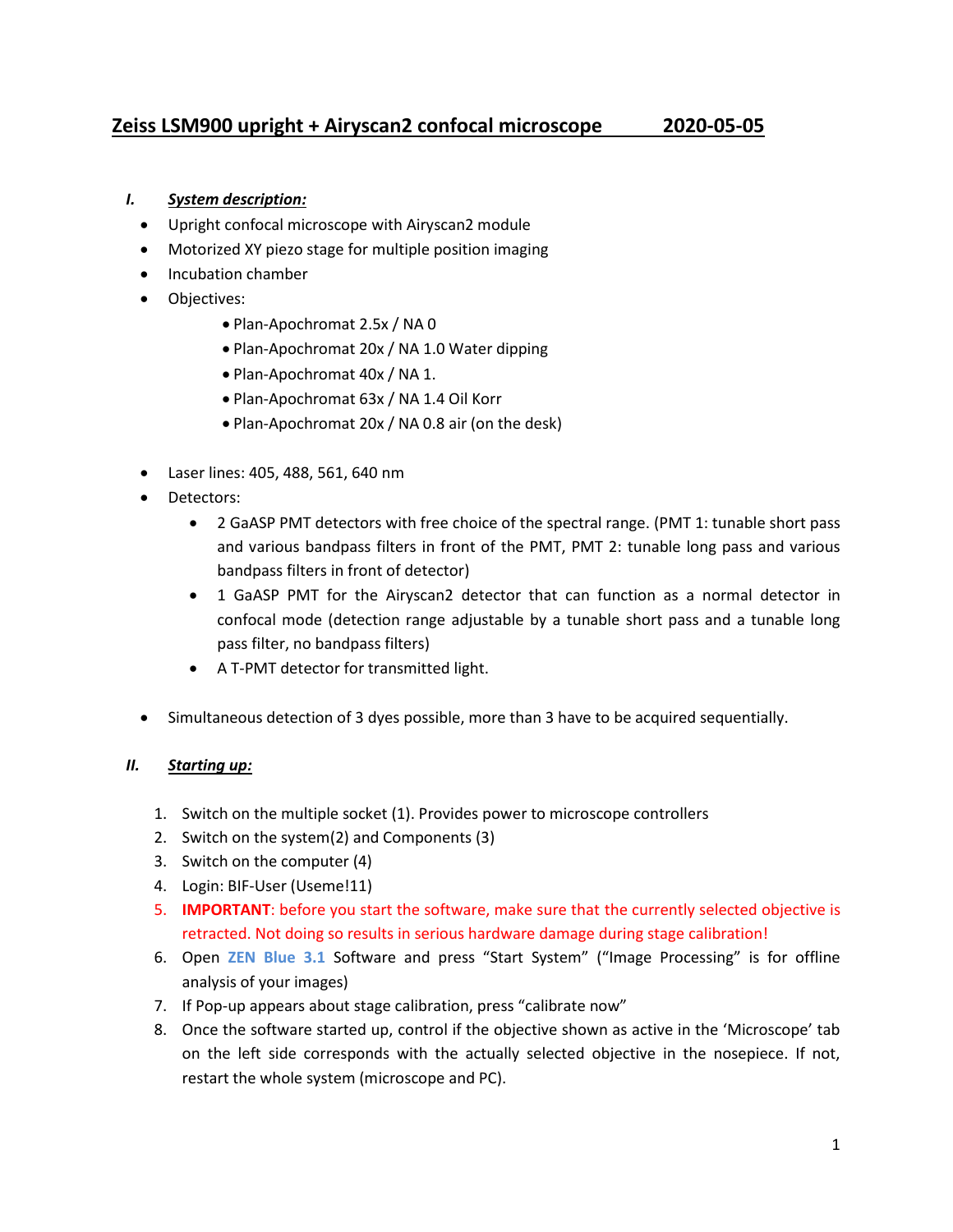#### *III. Visual examination of the sample*

- 1. Select the 'Locate' tab in the main microscope menu
- 2. You can change objectives manually at the nosepiece.
- 3. Please make sure the chosen objective corresponds to the one shown in the software. If this is not the case please restart the system. (Otherwise your pinhole and pixel sizes as well as the sectioning thickness are all incorrect.)
- 4. If you wish to view your sample in brightfield, press the 'TL' button in the 'Locate' tab
- 5. For visual examination of fluorescence, press the buttons DAPI, EGFP, RFP or FarRed
- 6. If the sample appears too dim, increase light intensity by pressing the 'Colibri 5/7' icon in the 'Microscope control' panel and adjust the LED intensity slider.
- 7. Before switching to acquisition mode, close transmitted and reflected light shutters by pressing 'off' and turn off the LED light source by clicking on the 'Colibri 5/7' symbol and pressing 'Deactivate all LEDs'.

#### *IV. Sample navigator*

The new Sample Navigator acquires the whole sample aria quickly with a 2.5x objective and allows the selection of ROIs in the Tiles and Position menu for subsequent acquisition with higher resolution and/or Airyscan mode.

- 1. Click on 'Sample Navigator' in the 'Acquisition' tab.
- 2. If the message 'Coded component: 4x Coded Nosepiece' pops up, select the 2.5x objective (position 3) in the nosepiece. In case you have already done so, no window will pop up at this point.



3. Select the laser line matching the excitation wavelength of your fluorescent marker and click 'Next'

Choose something, that will give you a good overall signal throughout the whole sample.

4. A popup message will tell you to adjust focus. Move down the 2.5x objective and use the focus knobs to go close to your sample. Once done, click 'Objective is now close to the sample'

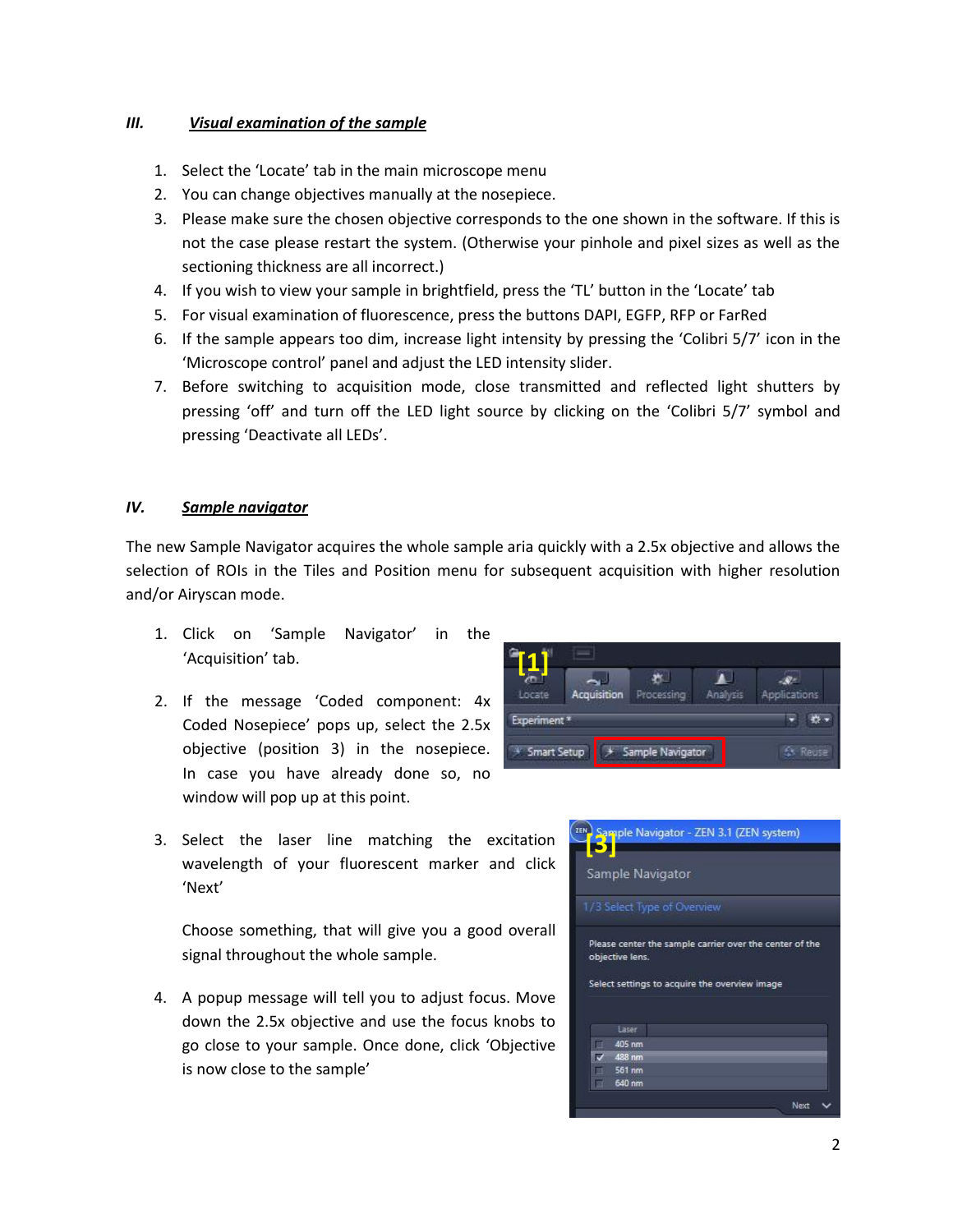5. Select the type of carrier you are using. Depending on the size of sample/cover slip, select the appropriate coverage (small, middle or full). Click 'Next' when ready.

Important: ONLY slides will work on an upright system, please do not attempt to scan dishes, well-slides and well plates. The walls of them are too high and will crash with the objective!

| Navigator                                 |        |                                               |
|-------------------------------------------|--------|-----------------------------------------------|
| 2/4 Select Carrier and Coverage           |        |                                               |
|                                           | Back A | 76 x 26 mm - 15 mm Circle                     |
| Select sample carrier and coverage degree |        | 76 x 26 mm - 20 mm Circle                     |
|                                           |        | 76 x 26 mm - 20 x 20 mm Cover Slip            |
| Middle<br>Small                           | Full   | 76 x 26 mm - 50 x 20 mm Cover Slip - Centered |
|                                           |        | Chamber 4x - 58 x 26 mm                       |
|                                           | Next v | Chamber 8x - 58 x 26 mm                       |
|                                           |        | Multichamber 12                               |
|                                           |        | Multislide 2                                  |
|                                           |        | Multislide 8                                  |
|                                           |        | Multiwell 6                                   |
|                                           |        | Petri Dish 35 mm                              |

- 6. Filter setup step: the cartoon in the software displays an inverted system, but the principles are the same.
	- 1) If the Köhler-illumination is set correctly, there is no need to align the condenser carrier.
	- 2) and 3) The aperture and the condenser wheel can be found below the stage -> see photo on the next page. It is CRUCIAL that the condensor is on position T-FL!



4) Close all doors of the incubator chamber -> there's no need to use an additional cloth. Press 'Next' when done.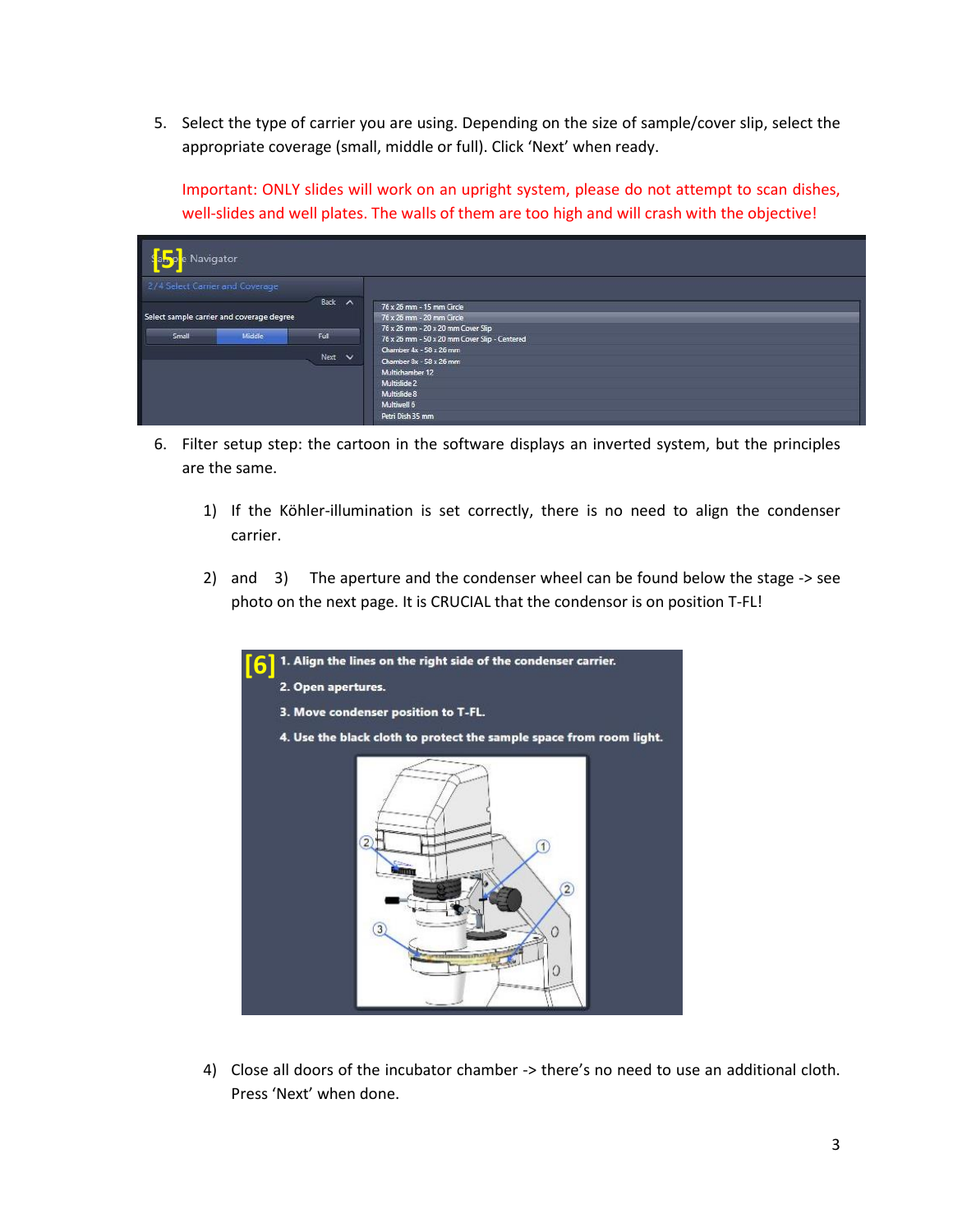

# *V. Acquiring confocal images*

- Select the 'Acquisition' tab in the main menu of Zen blue
- Go to "Smart Setup" choose your dyes (set the LUT) and configuration, you can choose between simultaneous (fastest), Best compromise line scanning mode (Smart) and sequential (best signal) scan, press "Apply".
- If you are using the detector for transmitted light (T-PMT): activate (T-PMT) represented in the light path scheme of the Track of your choice. Adjust transmitted light signal intensity in the T-PMT gain only after first finishing the setup of fluorescent channels.

# **Make sure that Köhler illumination is set properly if you intend to use the T-PMT detector (for bright field images)!**

• Press the "AF" (Autofocus) button to find your focus, alternatively go to "Live" acquisition modus and find it manually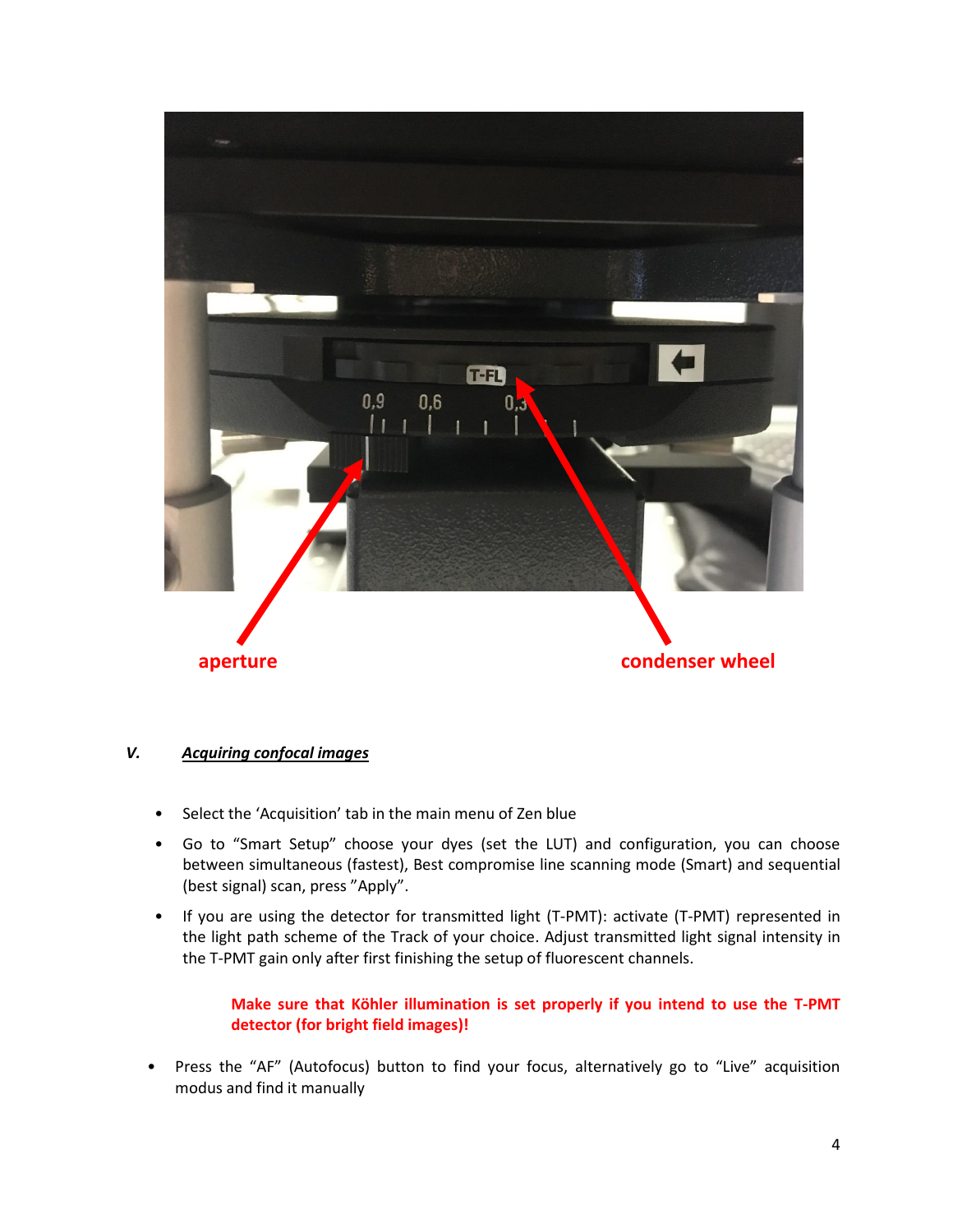- Set pinhole to Airy Unit (AU) 1 in the channel dialog to achieve confocality. Note, that activating the '1AU' button by clicking on it once (gets light blue background color) fixes the pinhole to 1AU. In this case, the match pinhole function in the Z-stack setup will not change pinhole sizes.
- In the 'Channels' dialog, you can adjust the pinhole, gain and laser power manually
- Press the "Auto exposure" button and the software will adjust the gain of the PMTs but not the laser power, according to the brightness of your dyes. Auto exposure increases the PMT voltages until about 1% of all pixels are overexposed. If the resulting gain is below 400 V, decrease the laser power. If the gain is above 900 V, increase the laser power.
- To zoom in your image, go to 'Acquisition mode' and adjust the slider accordingly. With "Crop", you can select the desired area of your image, then press "Live" or "Snap" to apply. "Reset all" will remove the zoom again. Depending on the scan speed, the lowest zoom is 0.5 and not 1.0.
- Before taking an image, press 'optimal' in the 'acquisition mode' tab to adjust optimal number of pixels and the pixel size according to Nyquist sampling criteria. Note: More pixel than suggested by the software as 'optimal' almost never make sense. On the other hand, feel free to decrease the pixel number to increase acquisition speed at the cost of resolution.
- To capture single images, click on 'Snap'

# **1. Setting up a Z-stack:**

- Enable Z-Stack and the Z-Stack dialog will appear
- Press "Live" and set your first and last slice
- The software will suggest optimal slice number and interval which you can change manually
- Activate the  $\boxtimes$  'Optimize sectioning and step' checkbox to see slice overlapping. Here you can again set an optimal interval to ensure ~50% overlap between sections.
- If you wish to use the match pinhole function, make sure that the '1AU' button in the 'Channels' menu is deactivated on all tracks (no blue background of button). This function will match pinhole sizes to the optimal pinhole size of the lowest wavelength of your imaging setup and ensure that all sections have the same thickness.
- Press "Start experiment"

# **2. Setting up a time series:**

- Enable "time series"
- Time series dialog will open
- Set cycle number and interval time
- Press "start experiment"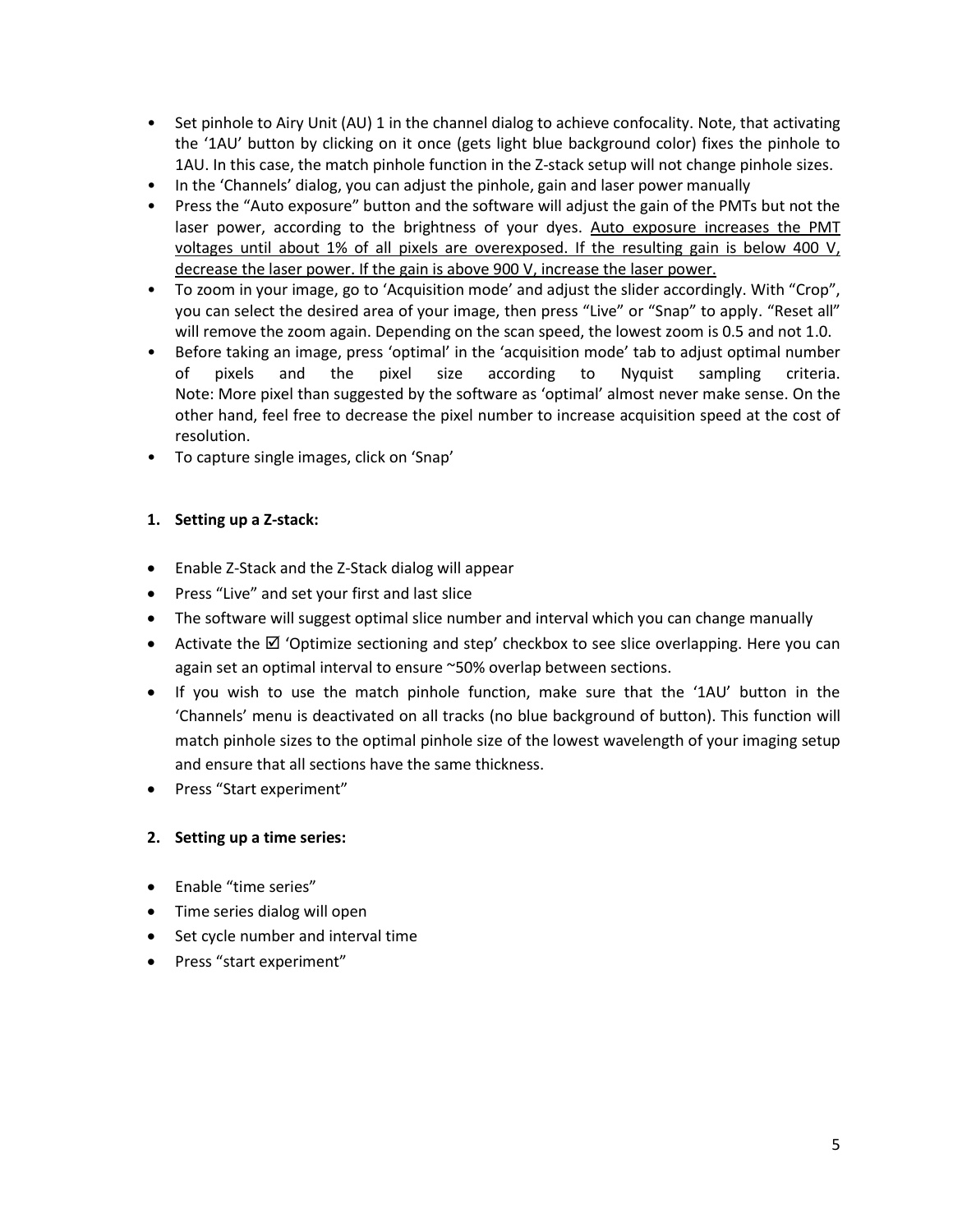#### **3. Tile Scan and Positions:**

- Enable "Tiles"
- The Tiles and Positions dialog will open
- Set desired number of horizontal and vertical tiles
- You can choose different regions to scan. Choose regions and press button "+" to add it.
- Press "start experiment"
- **Advanced Setup** allows you to do preview scan of region of interest.
- **You can also add multipositions in this tab:**

Important: to make sure that the software images the positions in the order you added them, make sure that you **DISABLE** the feature "tile regions/positions" in the options menu of the Tiles bar (see picture on the next page)

| <b>Single Positions</b>                                                 |                                                                                                                                                                                                                                                           |                                             | Position Arrays                                  |                               |  |                                                                          |
|-------------------------------------------------------------------------|-----------------------------------------------------------------------------------------------------------------------------------------------------------------------------------------------------------------------------------------------------------|---------------------------------------------|--------------------------------------------------|-------------------------------|--|--------------------------------------------------------------------------|
| Name<br>P1<br>P <sub>2</sub><br>P <sub>3</sub>                          | Category<br>$+$ Default<br>$+$ Default<br>$+$ Default                                                                                                                                                                                                     | $X(\mu m)$<br>45070.5<br>45070.5<br>46166.3 | $Y$ (um)<br>53166.0<br>53717.0<br>53717.0 2921.2 | $Z(\mu m)$<br>29212<br>2921.2 |  |                                                                          |
| <b>P4</b><br>P5<br>$\overline{\phantom{a}}$<br>$\overline{\phantom{a}}$ | $+$ Default<br>$+$ Default<br>ō                                                                                                                                                                                                                           | 46107.8<br>44829.8                          | 52023.8<br>52023.8                               | 2921.2<br>2921.2<br>参·        |  |                                                                          |
| <b>O</b> Options<br>Tile Overlap 10 %                                   | <b>O</b> Focus Surface (Verify)<br>-19<br><b>Stage Travel Optimization</b>                                                                                                                                                                                |                                             |                                                  | ٠                             |  | Disable this option to keep<br>the order of positions during<br>imaging! |
|                                                                         | Travel learne regions and the Meanuel<br>Tile Regions/Positions Sort by Y, then X<br>Move Focus to Loan Position between Regions/Positions<br>Split Scenes into Separate Files<br>Stitching During Acquisition More<br>M Image Pyramid During Acquisition |                                             |                                                  |                               |  |                                                                          |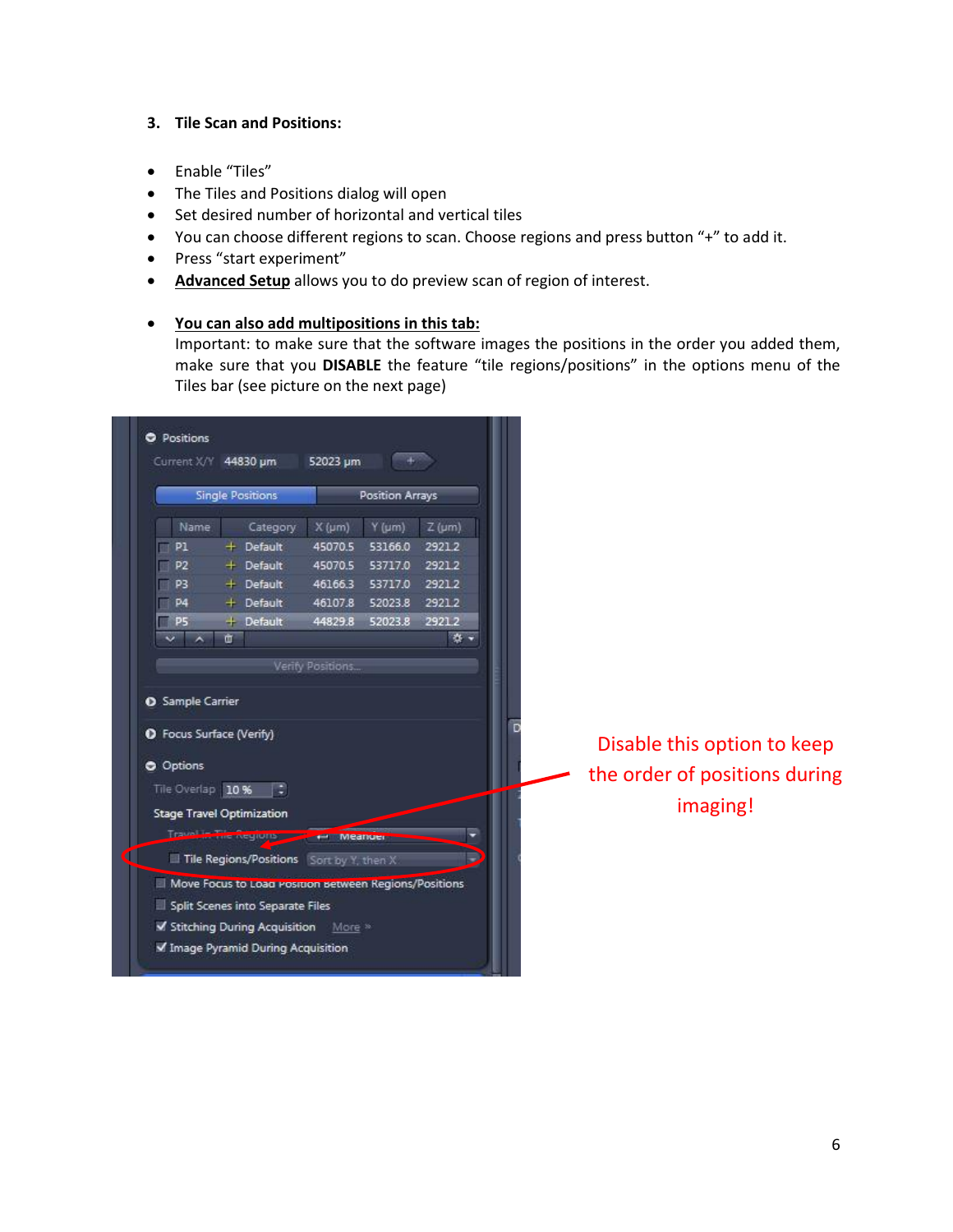#### 4. **Data Saving:**

Save your data to **D:\DATA\**. You can also use the 'Auto save' option to automate file saving – however, make sure to configure the destination folder first!

Note that this computer is not backed up. Please move your data as soon as possible by uploading it to the fileserver. Just like on all other BIF systems, the use of any portable storage devices is strictly forbidden.

Never use too long folder and/or data names -> it will lead to problems with the ZEN software and during data processing for instance in Imaris. Save experiment info in a separate .txt file if needed.

#### *VI. Switching off:*

- 1. Close the ZEN Blue software
- 2. Shut down the computer (4)
- 3. Switch of the components (3) and system(2)
- 4. Switch off multiple socket (1)